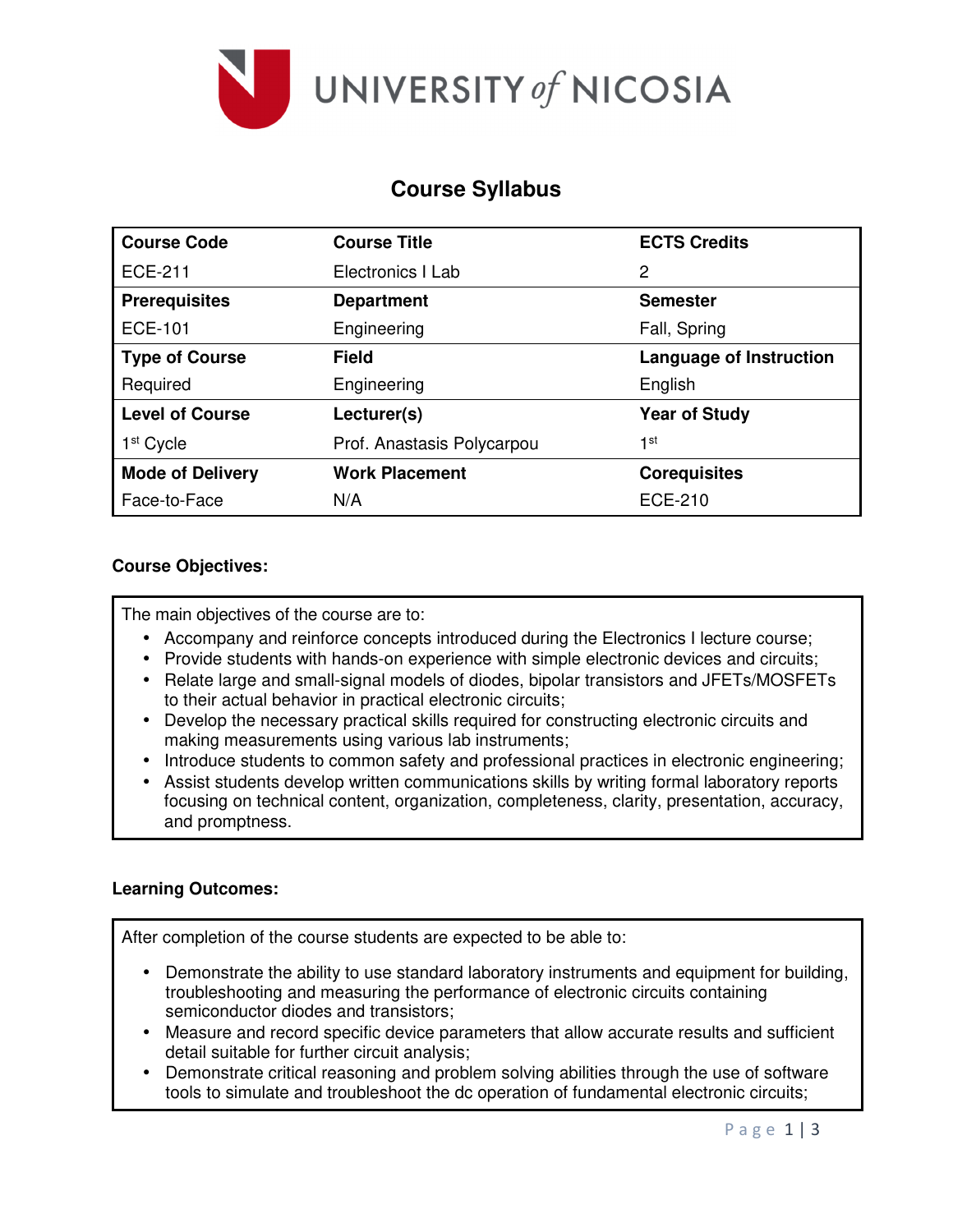

- Communicate their experimental work and findings effectively in written form through a scientific laboratory report;
- Exchange and interact effectively with other students in small teams in ways that contribute to developing working relationships and the achievement of common goals;
- Demonstrate laboratory safety;
- Manage efficiently the use of time and other resources to complete experiments.

## **Course Content:**

- Laboratory safety guidelines and procedures
- Effective technical report writing techniques
- Overview and demonstration of circuit analysis software

#### Experiments on:

- Diode characteristics
- Zener diodes
- Large-signal diode circuits
- Small-signal diode circuits
- Clipping and clamping circuits
- Half-wave and full-wave rectifiers
- Common base characteristics
- Common emitter/common collector characteristics
- DC biasing for the BJT
- Biasing cascaded transistors
- JFET/MOSFET biasing

## **Learning Activities and Teaching Methods:**

Briefing on the theoretical and technical contents of the experiments, presentation of supplemental information, student discussions, direct instruction and supervision of laboratory work.

## **Assessment Methods:**

Lab reports, lab performance and methodology, final examination.

## **Required Textbooks / Readings:**